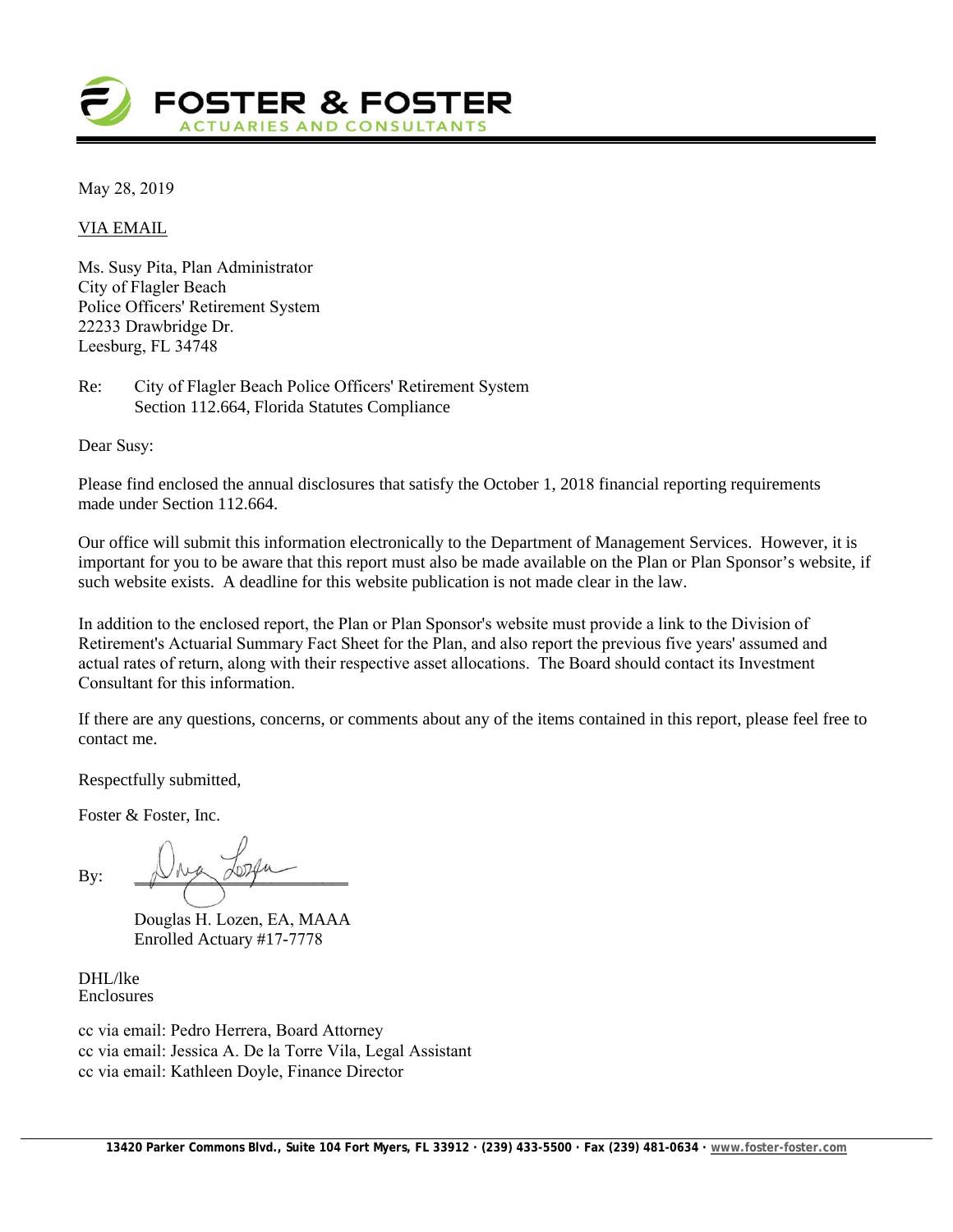## CITY OF FLAGLER BEACH POLICE OFFICERS' RETIREMENT TRUST FUND

# SECTION 112.664, FLORIDA STATUTES **COMPLIANCE**

With respect to the reporting standards for defined benefit retirement plans or systems contained in Section 112.664(1), F.S., the actuarial disclosures required under this section were prepared and completed by me or under my direct supervision and I acknowledge responsibility for the results. To the best of my knowledge, the results are complete and accurate, and in my opinion, meet the requirements of Section 112.664(1), Florida Statutes, and Rule 60T-1.0035, Florida Administrative Code.

By: Date: 5/28/2019

Douglas H. Lozen, EA, MAAA Enrolled Actuary #17-7778

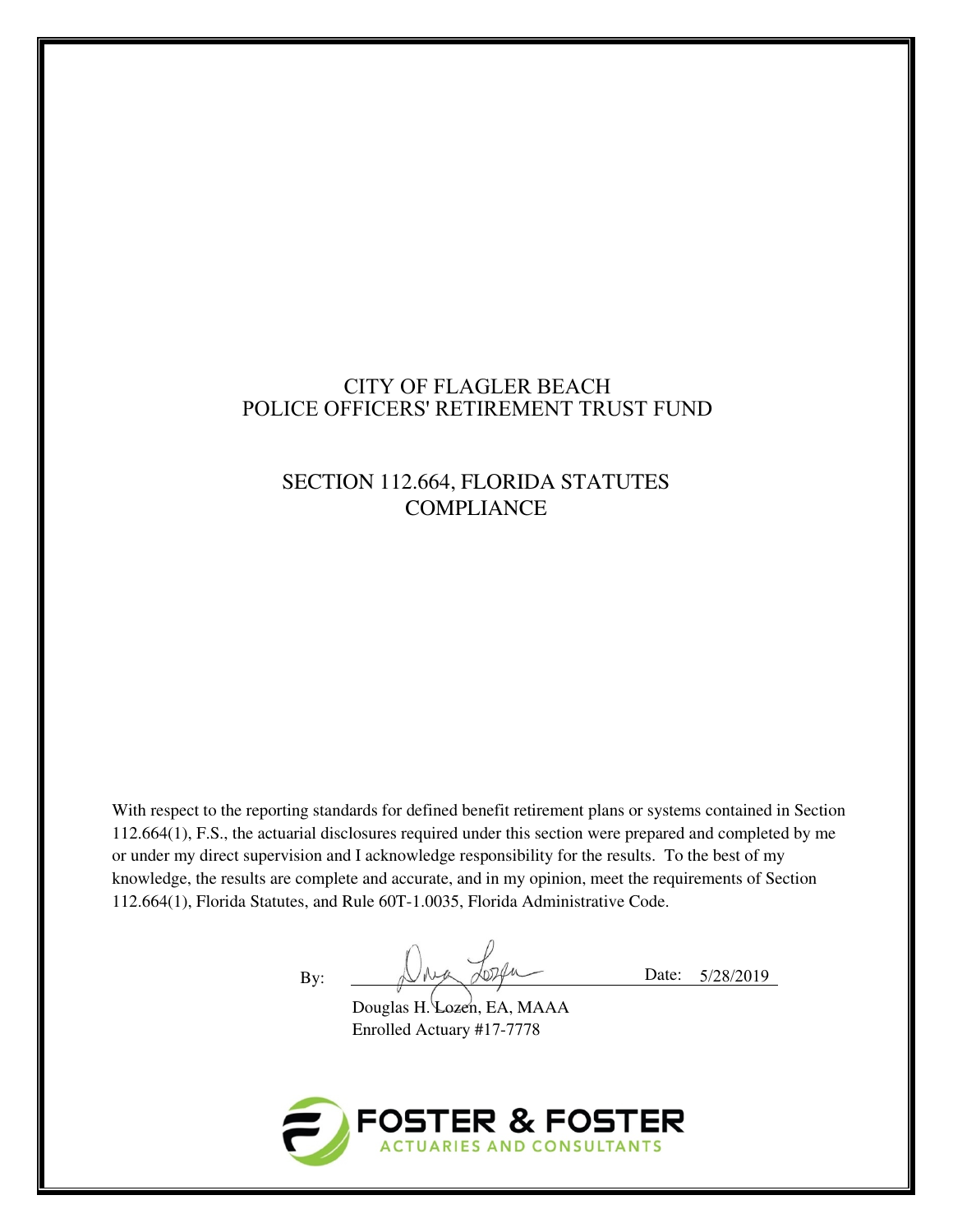When reviewing the following schedules, please note the following:

1) The purpose of producing this report is solely to satisfy the requirements set forth by Section 112.664, Florida Statutes, and is mandatory for every Florida public pension fund, excluding the Florida Retirement System (FRS).

\_\_\_\_\_\_\_\_\_\_\_\_\_\_\_\_\_\_\_\_\_\_\_\_\_\_\_\_\_\_\_\_\_\_\_\_\_\_\_\_\_\_\_\_\_\_\_\_\_\_\_\_\_\_\_\_\_\_\_\_\_\_\_\_\_\_\_\_\_\_\_\_\_\_\_\_\_\_\_\_\_\_\_\_\_\_\_\_\_\_\_\_\_\_\_\_\_\_\_\_\_\_\_\_\_\_\_\_\_\_\_\_\_\_\_\_\_\_\_\_\_\_\_

- 2) None of the schedules shown have any impact on the funding requirements of the Plan. These schedules are for statutory compliance purposes only.
- 3) In the schedules that follow, the columns labeled "ACTUAL" represent the final recorded GASB 67/68 results. The columns labeled "HYPOTHETICAL" illustrate what the results would have been if different assumptions were used.
- 4) It is our opinion that the Plan's actual assumptions utilized in the October 1, 2018 Actuarial Valuation Report, as adopted by the Board of Trustees, are reasonable individually and in the aggregate, and represent our best estimate of future Plan experience.
- 5) The "Number of Years Expected Benefit Payments Sustained" calculated in Section II: Asset Sustainability should not be interpreted as the number of years the Plan has left until it is insolvent. This calculation is required by 112.664, Florida Statutes, but the numeric result is irrelevant, since in its calculation we are to assume there will be no further contributions to the Fund. As long as the Actuarially Determined Contribution is made each year the Plan will never become insolvent.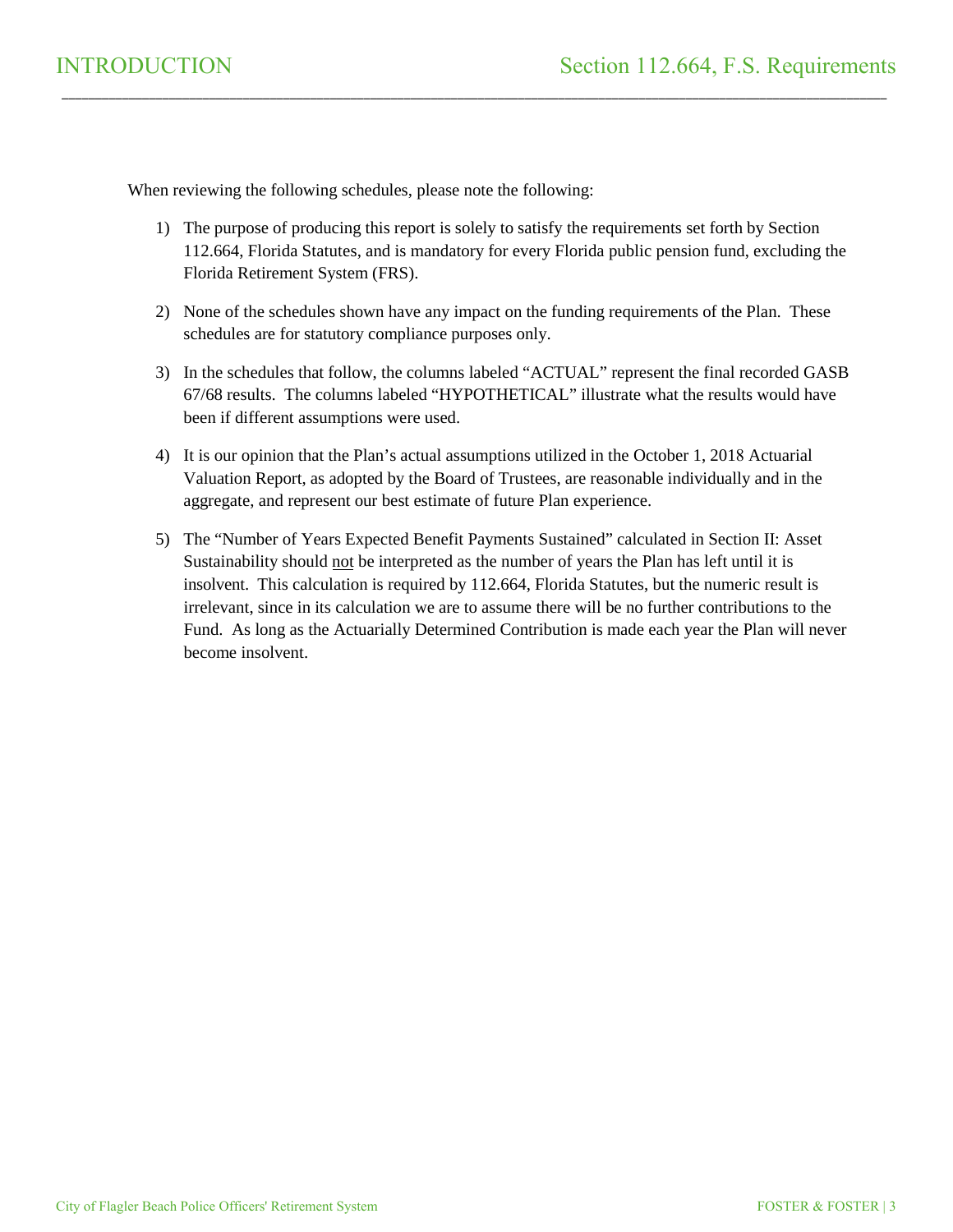## SCHEDULE OF CHANGES IN NET PENSION LIABILITY FISCAL YEAR SEPTEMBER 30, 2018

\_\_\_\_\_\_\_\_\_\_\_\_\_\_\_\_\_\_\_\_\_\_\_\_\_\_\_\_\_\_\_\_\_\_\_\_\_\_\_\_\_\_\_\_\_\_\_\_\_\_\_\_\_\_\_\_\_\_\_\_\_\_\_\_\_\_\_\_\_\_\_\_\_\_\_\_\_\_\_\_\_\_\_\_\_\_\_\_\_\_\_\_\_\_\_\_\_\_\_\_\_\_\_\_\_\_\_\_\_\_\_\_\_\_\_\_\_\_\_\_\_\_\_\_\_\_\_\_\_\_\_\_\_

|                                                                         | <b>ACTUAL</b>                    | <b>HYPOTHETICAL</b>              |                                  |  |  |
|-------------------------------------------------------------------------|----------------------------------|----------------------------------|----------------------------------|--|--|
|                                                                         | 7.60%<br>RP-2000<br>Generational | 5.60%<br>RP-2000<br>Generational | 9.60%<br>RP-2000<br>Generational |  |  |
| <b>Total Pension Liability</b>                                          |                                  |                                  |                                  |  |  |
| Service Cost                                                            | 181,472                          | 274,103                          | 124,794                          |  |  |
| Interest                                                                | 286,220                          | 275,758                          | 286,530                          |  |  |
| <b>Share Plan Allocation</b>                                            | 5,344                            | 5,344                            | 5,344                            |  |  |
| Changes of Benefit Terms<br>Differences Between Expected and Actual     |                                  |                                  |                                  |  |  |
| Experience                                                              | 204,944                          | 275,960                          | 156,833                          |  |  |
| <b>Changes of Assumptions</b><br>Benefit Payments, Including Refunds of |                                  |                                  |                                  |  |  |
| <b>Employee Contributions</b>                                           | (157,515)                        | (157,515)                        | (157,515)                        |  |  |
| Net Change in Total Pension Liability                                   | 520,465                          | 673,650                          | 415,986                          |  |  |
| Total Pension Liability - Beginning                                     | 3,663,340                        | 4,728,903                        | 2,938,652                        |  |  |
| Total Pension Liability - Ending (a)                                    | 4,183,805                        | 5,402,553<br>S                   | 3,354,638<br>\$.                 |  |  |
| <b>Plan Fiduciary Net Position</b>                                      |                                  |                                  |                                  |  |  |
| Contributions - Employer                                                | 136,466                          | 136,466                          | 136,466                          |  |  |
| Contributions - State                                                   | 53,639                           | 53,639                           | 53,639                           |  |  |
| Contributions - Employee                                                | 83,550                           | 83,550                           | 83,550                           |  |  |
| Net Investment Income                                                   | 338,143                          | 338,143                          | 338,143                          |  |  |
| Benefit Payments, Including Refunds of                                  |                                  |                                  |                                  |  |  |
| <b>Employee Contributions</b>                                           | (157,515)                        | (157,515)                        | (157,515)                        |  |  |
| <b>Administrative Expenses</b>                                          | (35, 835)                        | (35,835)                         | (35, 835)                        |  |  |
| Net Change in Plan Fiduciary Net Position                               | 418,448                          | 418,448                          | 418,448                          |  |  |
| Plan Fiduciary Net Position - Beginning                                 | 3,488,670                        | 3,488,670                        | 3,488,670                        |  |  |
| Plan Fiduciary Net Position - Ending (b)                                | \$<br>3,907,118                  | \$<br>3,907,118                  | \$<br>3,907,118                  |  |  |
| Net Pension Liability - Ending (a) - (b)                                | 276,687<br>\$                    | \$<br>1,495,435                  | \$<br>(552, 480)                 |  |  |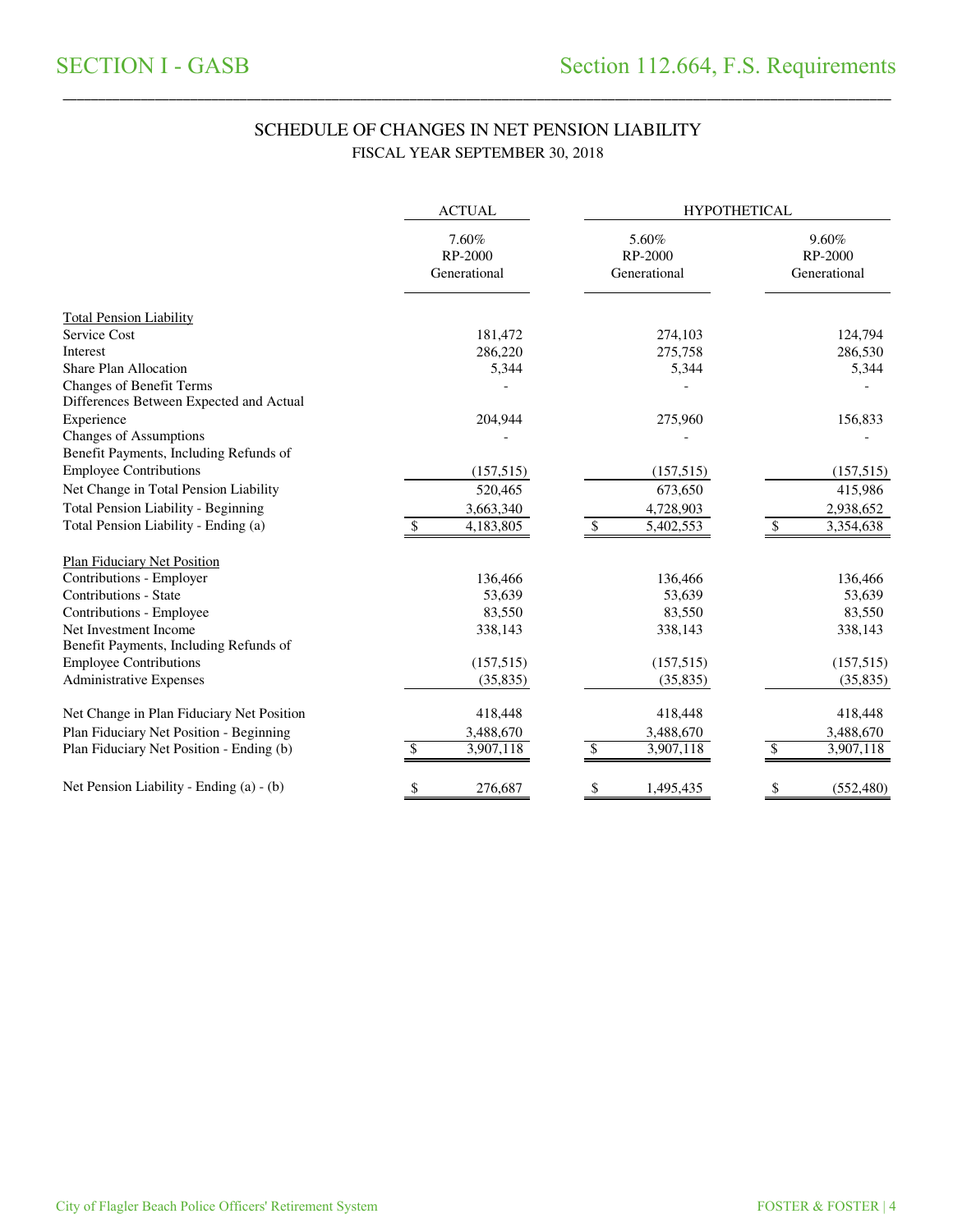\_\_\_\_\_\_\_\_\_\_\_\_\_\_\_\_\_\_\_\_\_\_\_\_\_\_\_\_\_\_\_\_\_\_\_\_\_\_\_\_\_\_\_\_\_\_\_\_\_\_\_\_\_\_\_\_\_\_\_\_\_\_\_\_\_\_\_\_\_\_\_\_\_\_\_\_\_\_\_\_\_\_\_\_\_\_\_\_\_\_\_\_\_\_\_\_\_\_\_\_\_\_\_\_\_\_\_\_\_\_\_\_\_\_\_\_\_\_\_\_\_\_\_\_\_\_\_\_\_\_\_\_\_\_\_\_\_\_\_\_\_\_\_\_\_\_\_\_\_\_

| Fiscal Year    | Projected Beginning           | Projected Total | Projected Benefit  | Projected                 | Projected Investment   | Projected Ending         |
|----------------|-------------------------------|-----------------|--------------------|---------------------------|------------------------|--------------------------|
| Beginning 10/1 | <b>Fiduciary Net Position</b> | Contributions   | Payments*          | Administrative<br>Expense | Earnings               | Fiduciary Net Position   |
|                |                               |                 |                    |                           | 286,623                |                          |
| 2018<br>2019   | 3,894,469<br>3,934,871        |                 | 246,221<br>233,298 | $\equiv$                  | 290,185                | 3,934,871<br>3,991,758   |
| 2020           | 3,991,758                     |                 | 243,436            |                           | 294,123                | 4,042,445                |
| 2021           | 4,042,445                     |                 | 243,299            |                           | 297,980                | 4,097,126                |
| 2022           | 4,097,126                     |                 | 241,500            |                           | 302,205                | 4,157,831                |
| 2023           | 4,157,831                     |                 | 246,954            |                           | 306,611                | 4,217,488                |
| 2024           | 4,217,488                     |                 | 253,948            |                           | 310,879                | 4,274,419                |
| 2025           | 4,274,419                     |                 | 254,940            |                           | 315,168                | 4,334,647                |
| 2026           | 4,334,647                     |                 | 256,094            |                           | 319,702                | 4,398,255                |
| 2027           | 4,398,255                     |                 | 264,584            |                           | 324,213                | 4,457,884                |
| 2028           | 4,457,884                     |                 | 265,443            |                           | 328,712                | 4,521,153                |
| 2029           | 4,521,153                     |                 | 279,625            |                           | 332,982                | 4,574,510                |
| 2030           | 4,574,510                     |                 | 282,465            |                           | 336,929                | 4,628,974                |
| 2031           | 4,628,974                     |                 | 280,164            |                           | 341,156                | 4,689,966                |
| 2032           | 4,689,966                     |                 | 294,606            |                           | 345,242                | 4,740,602                |
| 2033           | 4,740,602                     |                 | 308,386            |                           | 348,567                | 4,780,783                |
| 2034           | 4,780,783                     |                 | 305,428            |                           | 351,733                | 4,827,088                |
| 2035           | 4,827,088                     |                 | 324,270            |                           | 354,536                | 4,857,354                |
| 2036           | 4,857,354                     |                 | 320,336            |                           | 356,986                | 4,894,004                |
| 2037           | 4,894,004                     |                 | 315,324            |                           | 359,962                | 4,938,642                |
| 2038           | 4,938,642                     |                 | 311,172            |                           | 363,512                | 4,990,982                |
| 2039           | 4,990,982                     |                 | 308,601            |                           | 367,588                | 5,049,969                |
| 2040           |                               |                 | 302,937            |                           |                        |                          |
| 2041           | 5,049,969                     |                 | 308,095            |                           | 372,286<br>377,361     | 5,119,318                |
| 2042           | 5,119,318<br>5,188,584        |                 | 301,120            |                           | 382,890                | 5,188,584<br>5,270,354   |
| 2043           |                               |                 |                    |                           |                        |                          |
| 2044           | 5,270,354                     |                 | 293,138            |                           | 389,408                | 5,366,624                |
| 2045           | 5,366,624                     |                 | 285,765            |                           | 397,004<br>405,814     | 5,477,863                |
| 2046           | 5,477,863<br>5,607,279        |                 | 276,398<br>268,049 |                           | 415,967                | 5,607,279<br>5,755,197   |
| 2047           | 5,755,197                     |                 | 259,477            |                           | 427,535                | 5,923,255                |
| 2048           | 5,923,255                     |                 | 250,061            |                           | 440,665                |                          |
| 2049           | 6,113,859                     |                 | 241,703            |                           | 455,469                | 6,113,859<br>6,327,625   |
| 2050           | 6,327,625                     |                 | 232,493            |                           | 472,065                | 6,567,197                |
| 2051           |                               |                 |                    |                           | 490,638                |                          |
| 2052           | 6,567,197<br>6,834,971        |                 | 222,864<br>213,667 |                           | 511,338                | 6,834,971<br>7,132,642   |
| 2053           |                               |                 | 204,409            |                           |                        |                          |
| 2054           | 7,132,642                     |                 |                    |                           | 534,313                | 7,462,546<br>7,827,516   |
| 2055           | 7,462,546                     |                 | 194,782            |                           | 559,752<br>587,854     |                          |
| 2056           | 7,827,516<br>8,230,181        |                 | 185,189            |                           |                        | 8,230,181<br>8,673,516   |
| 2057           |                               |                 | 175,490<br>165,743 |                           | 618,825                |                          |
| 2058           | 8,673,516<br>9,160,662        |                 | 156,024            |                           | 652,889<br>690,281     | 9,160,662<br>9,694,919   |
|                |                               |                 |                    |                           |                        |                          |
| 2059           | 9,694,919                     |                 | 146,302            |                           | 731,254                | 10,279,871               |
| 2060           | 10,279,871                    |                 | 136,753            |                           | 776,074                | 10,919,192               |
| 2061           | 10,919,192                    |                 | 127,461            |                           | 825,015                | 11,616,746               |
| 2062           | 11,616,746                    |                 | 118,407            |                           | 878,373                | 12,376,712               |
| 2063           | 12,376,712                    |                 | 109,720            |                           | 936,461                | 13,203,453               |
| 2064           | 13,203,453                    |                 | 101,454            |                           | 999,607                | 14,101,606               |
| 2065           | 14,101,606                    |                 | 93,517             |                           | 1,068,168              | 15,076,257               |
| 2066<br>2067   | 15,076,257<br>16,132,919      |                 | 85,870<br>78,543   |                           | 1,142,532<br>1,223,117 | 16,132,919<br>17,277,493 |
|                |                               |                 |                    |                           |                        |                          |

Table 1 Plan Assumptions: 7.60% and RP-2000 Generational Mortality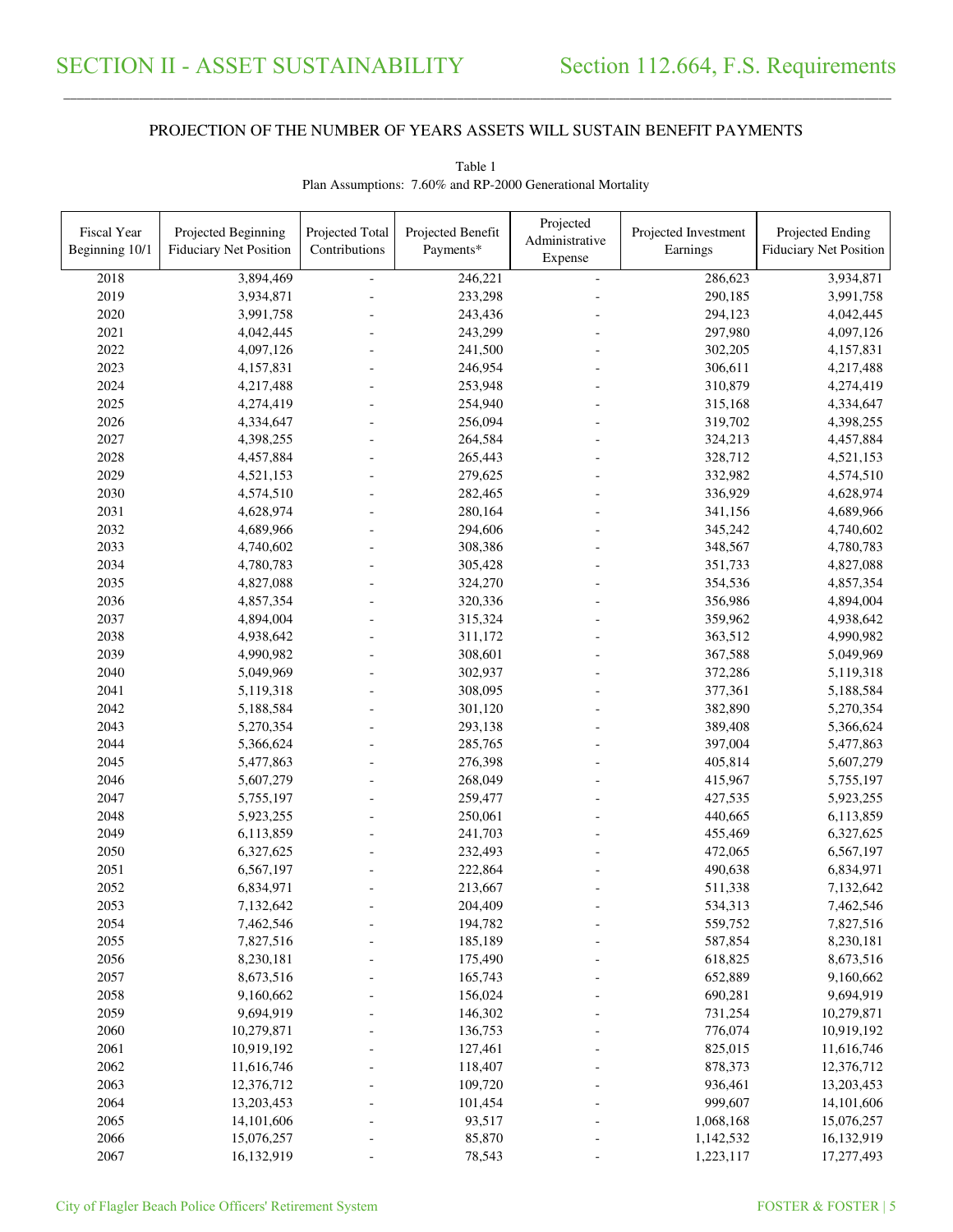\_\_\_\_\_\_\_\_\_\_\_\_\_\_\_\_\_\_\_\_\_\_\_\_\_\_\_\_\_\_\_\_\_\_\_\_\_\_\_\_\_\_\_\_\_\_\_\_\_\_\_\_\_\_\_\_\_\_\_\_\_\_\_\_\_\_\_\_\_\_\_\_\_\_\_\_\_\_\_\_\_\_\_\_\_\_\_\_\_\_\_\_\_\_\_\_\_\_\_\_\_\_\_\_\_\_\_\_\_\_\_\_\_\_\_\_\_\_\_\_\_\_\_\_\_\_\_\_\_\_\_\_\_\_\_\_\_\_\_\_\_\_\_\_\_\_\_\_\_\_

| Fiscal Year<br>Beginning 10/1 | Projected Beginning<br><b>Fiduciary Net Position</b> | Projected Total<br>Contributions | Projected Benefit<br>Payments* | Projected<br>Administrative<br>Expense | Projected Investment<br>Earnings | Projected Ending<br><b>Fiduciary Net Position</b> |
|-------------------------------|------------------------------------------------------|----------------------------------|--------------------------------|----------------------------------------|----------------------------------|---------------------------------------------------|
| 2068                          | 17,277,493                                           |                                  | 71,533                         | $\blacksquare$                         | 1,310,371                        | 18,516,331                                        |
| 2069                          | 18,516,331                                           |                                  | 64,845                         |                                        | 1,404,777                        | 19,856,263                                        |
| 2070                          | 19,856,263                                           |                                  | 58,476                         |                                        | 1,506,854                        | 21,304,641                                        |
| 2071                          | 21,304,641                                           |                                  | 52,399                         |                                        | 1,617,162                        | 22,869,404                                        |
| 2072                          | 22,869,404                                           |                                  | 46,696                         |                                        | 1,736,300                        | 24,559,008                                        |
| 2073                          | 24,559,008                                           |                                  | 41,379                         |                                        | 1,864,912                        | 26,382,541                                        |
| 2074                          | 26,382,541                                           |                                  | 36,432                         |                                        | 2,003,689                        | 28,349,798                                        |
| 2075                          | 28,349,798                                           |                                  | 31,926                         |                                        | 2,153,371                        | 30,471,243                                        |
| 2076                          | 30,471,243                                           |                                  | 27,881                         |                                        | 2,314,755                        | 32,758,117                                        |
| 2077                          | 32,758,117                                           |                                  | 24,267                         |                                        | 2,488,695                        | 35,222,545                                        |
| 2078                          | 35,222,545                                           |                                  | 21,051                         |                                        | 2,676,113                        | 37,877,607                                        |
| 2079                          | 37,877,607                                           |                                  | 18,180                         |                                        | 2,878,007                        | 40,737,434                                        |
| 2080                          | 40,737,434                                           |                                  | 15,606                         |                                        | 3,095,452                        | 43,817,280                                        |
| 2081                          | 43,817,280                                           |                                  | 13,357                         |                                        | 3,329,606                        | 47,133,529                                        |
| 2082                          | 47,133,529                                           |                                  | 11,393                         |                                        | 3,581,715                        | 50,703,851                                        |
| 2083                          | 50,703,851                                           |                                  | 9,664                          |                                        | 3,853,125                        | 54,547,312                                        |
| 2084                          | 54,547,312                                           |                                  | 8,156                          |                                        | 4,145,286                        | 58,684,442                                        |
| 2085                          | 58,684,442                                           |                                  | 6,821                          |                                        | 4,459,758                        | 63,137,379                                        |
| 2086                          | 63,137,379                                           |                                  | 5,638                          |                                        | 4,798,227                        | 67,929,968                                        |
| 2087                          | 67,929,968                                           |                                  | 4,625                          |                                        | 5,162,502                        | 73,087,845                                        |
| 2088                          | 73,087,845                                           |                                  | 3,772                          |                                        | 5,554,533                        | 78,638,606                                        |
| 2089                          | 78,638,606                                           |                                  | 3,051                          |                                        | 5,976,418                        | 84,611,973                                        |
| 2090                          | 84,611,973                                           |                                  | 2,451                          |                                        | 6,430,417                        | 91,039,939                                        |
| 2091                          | 91,039,939                                           |                                  | 1,945                          |                                        | 6,918,961                        | 97,956,955                                        |
| 2092                          | 97,956,955                                           |                                  | 1,520                          |                                        | 7,444,671                        | 105,400,106                                       |
| 2093                          | 105,400,106                                          |                                  | 1,161                          |                                        | 8,010,364                        | 113,409,309                                       |
| 2094                          | 113,409,309                                          |                                  | 865                            |                                        | 8,619,075                        | 122,027,519                                       |
| 2095                          | 122,027,519                                          |                                  | 624                            |                                        | 9,274,068                        | 131,300,963                                       |
| 2096                          | 131,300,963                                          |                                  | 442                            |                                        | 9,978,856                        | 141,279,377                                       |
| 2097                          | 141,279,377                                          |                                  | 307                            |                                        | 10,737,221                       | 152,016,291                                       |
| 2098                          | 152,016,291                                          |                                  | 209                            |                                        | 11,553,230                       | 163,569,312                                       |
| 2099                          | 163,569,312                                          |                                  | 139                            |                                        | 12,431,262                       | 176,000,435                                       |
| 2100                          | 176,000,435                                          |                                  | 90                             |                                        | 13,376,030                       | 189, 376, 375                                     |
| 2101                          | 189,376,375                                          |                                  | 57                             |                                        | 14,392,602                       | 203,768,920                                       |
| 2102                          | 203,768,920                                          |                                  | 35                             |                                        | 15,486,437                       | 219,255,322                                       |
| 2103                          | 219,255,322                                          |                                  | 21                             |                                        | 16,663,404                       | 235,918,705                                       |
| 2104                          | 235,918,705                                          |                                  | 13                             |                                        | 17,929,821                       | 253,848,513                                       |
| 2105                          | 253,848,513                                          |                                  | $\,$ 8 $\,$                    |                                        | 19,292,487                       | 273,140,992                                       |
| 2106                          | 273,140,992                                          |                                  | 5                              |                                        | 20,758,715                       | 293,899,702                                       |
| 2107                          | 293,899,702                                          |                                  | $\sqrt{3}$                     |                                        | 22,336,377                       | 316,236,076                                       |
| 2108                          | 316,236,076                                          |                                  | $\sqrt{2}$                     |                                        | 24,033,942                       | 340,270,016                                       |
| 2109                          | 340,270,016                                          |                                  | $\mathbf{1}$                   |                                        | 25,860,521                       | 366,130,536                                       |
| 2110                          | 366,130,536                                          |                                  |                                |                                        | 27,825,921                       | 393,956,457                                       |

Table 1 Plan Assumptions: 7.60% and RP-2000 Generational Mortality

\*All Share Balances paid in 2018.

Number of Years Expected Benefit Payments Sustained: 999.99

This projection assumes no further contributions, assumes no further benefit accruals, and assumes Market Value of Assets earn 7.60% interest.

**It is important to note that as long as the Actuarially Determined Contribution is made each year, the Plan will never become insolvent. Furthermore, State and local laws mandate that the Actuarially Determined Contribution be made each year.**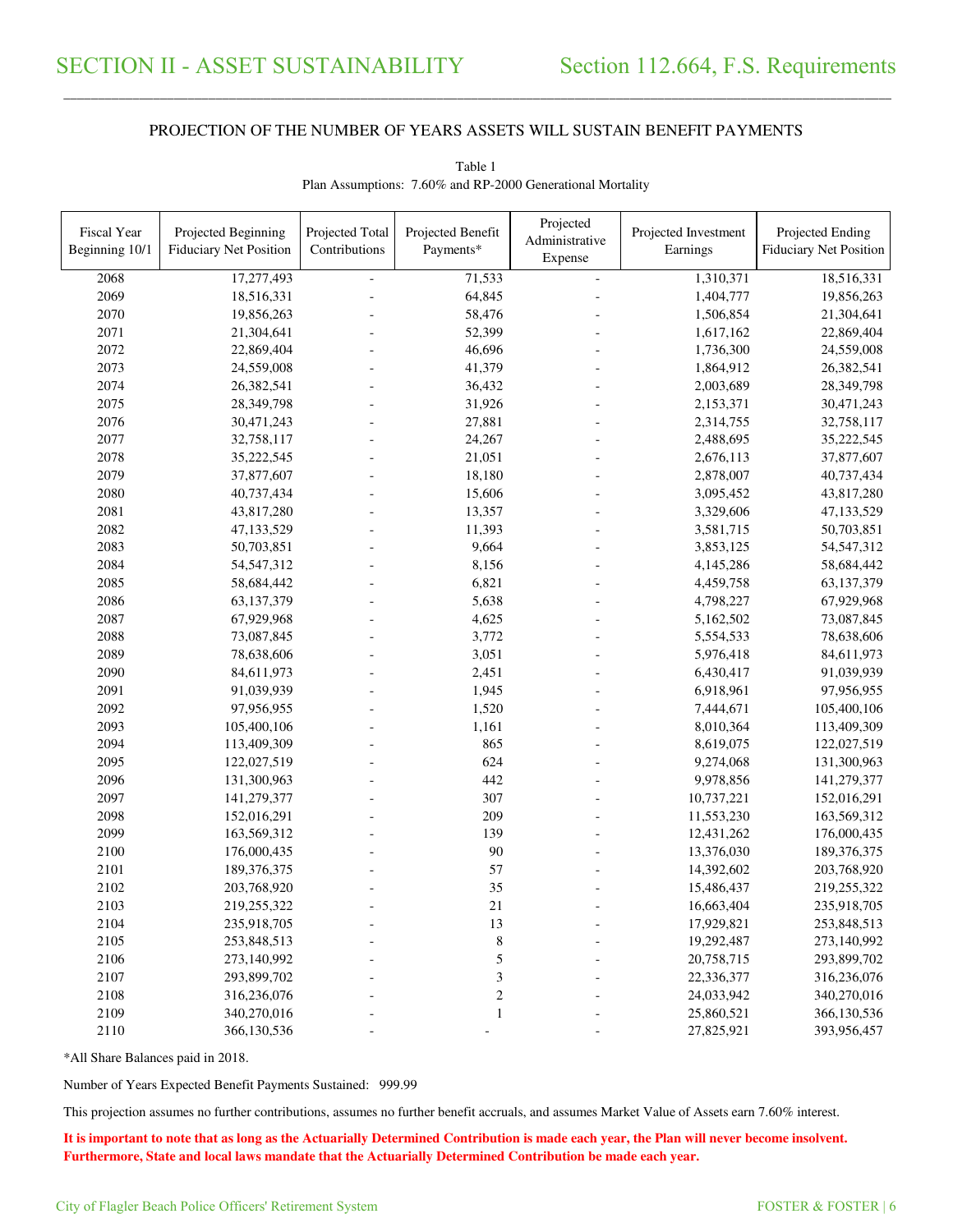\_\_\_\_\_\_\_\_\_\_\_\_\_\_\_\_\_\_\_\_\_\_\_\_\_\_\_\_\_\_\_\_\_\_\_\_\_\_\_\_\_\_\_\_\_\_\_\_\_\_\_\_\_\_\_\_\_\_\_\_\_\_\_\_\_\_\_\_\_\_\_\_\_\_\_\_\_\_\_\_\_\_\_\_\_\_\_\_\_\_\_\_\_\_\_\_\_\_\_\_\_\_\_\_\_\_\_\_\_\_\_\_\_\_\_\_\_\_\_\_\_\_\_\_\_\_\_\_\_\_\_\_\_\_\_\_\_\_\_\_\_\_\_\_\_\_\_\_\_\_

| Fiscal Year<br>Beginning 10/1 | Projected Beginning<br><b>Fiduciary Net Position</b> | Projected Total<br>Contributions | Projected Benefit<br>Payments* | Projected<br>Administrative<br>Expense | Projected Investment<br>Earnings | Projected Ending<br><b>Fiduciary Net Position</b> |
|-------------------------------|------------------------------------------------------|----------------------------------|--------------------------------|----------------------------------------|----------------------------------|---------------------------------------------------|
| 2018                          | 3,894,469                                            | ÷,                               | 246,221                        | $\blacksquare$                         | 211,196                          | 3,859,444                                         |
| 2019                          | 3,859,444                                            |                                  | 233,298                        |                                        | 209,597                          | 3,835,743                                         |
| 2020                          | 3,835,743                                            |                                  | 243,436                        |                                        | 207,985                          | 3,800,292                                         |
| 2021                          | 3,800,292                                            |                                  | 243,299                        |                                        | 206,004                          | 3,762,997                                         |
| 2022                          | 3,762,997                                            |                                  | 241,500                        |                                        | 203,966                          | 3,725,463                                         |
| 2023                          | 3,725,463                                            |                                  | 246,954                        |                                        | 201,711                          | 3,680,220                                         |
| 2024                          | 3,680,220                                            |                                  | 253,948                        |                                        | 198,982                          | 3,625,254                                         |
| 2025                          | 3,625,254                                            |                                  | 254,940                        |                                        | 195,876                          | 3,566,190                                         |
| 2026                          | 3,566,190                                            |                                  | 256,094                        |                                        | 192,536                          | 3,502,632                                         |
| 2027                          | 3,502,632                                            |                                  | 264,584                        |                                        | 188,739                          | 3,426,787                                         |
| 2028                          | 3,426,787                                            |                                  | 265,443                        |                                        | 184,468                          | 3,345,812                                         |
| 2029                          | 3,345,812                                            |                                  | 279,625                        |                                        | 179,536                          | 3,245,723                                         |
| 2030                          | 3,245,723                                            |                                  | 282,465                        |                                        | 173,851                          | 3,137,109                                         |
| 2031                          | 3,137,109                                            |                                  | 280,164                        |                                        | 167,834                          | 3,024,779                                         |
| 2032                          | 3,024,779                                            |                                  | 294,606                        |                                        | 161,139                          | 2,891,312                                         |
| 2033                          | 2,891,312                                            |                                  | 308,386                        |                                        | 153,279                          | 2,736,205                                         |
| 2034                          | 2,736,205                                            |                                  | 305,428                        |                                        | 144,675                          | 2,575,452                                         |
| 2035                          | 2,575,452                                            |                                  | 324,270                        |                                        | 135,146                          | 2,386,328                                         |
| 2036                          | 2,386,328                                            |                                  | 320,336                        |                                        | 124,665                          | 2,190,657                                         |
| 2037                          | 2,190,657                                            |                                  | 315,324                        |                                        | 113,848                          | 1,989,181                                         |
| 2038                          | 1,989,181                                            |                                  | 311,172                        |                                        | 102,681                          | 1,780,690                                         |
| 2039                          | 1,780,690                                            |                                  | 308,601                        |                                        | 91,078                           | 1,563,167                                         |
| 2040                          | 1,563,167                                            |                                  | 302,937                        |                                        | 79,055                           | 1,339,285                                         |
| 2041                          | 1,339,285                                            |                                  | 308,095                        |                                        | 66,373                           | 1,097,563                                         |
| 2042                          | 1,097,563                                            |                                  | 301,120                        |                                        | 53,032                           | 849,475                                           |
| 2043                          | 849,475                                              |                                  | 293,138                        |                                        | 39,363                           | 595,700                                           |
| 2044                          | 595,700                                              |                                  | 285,765                        |                                        | 25,358                           | 335,293                                           |
| 2045                          | 335,293                                              |                                  | 276,398                        |                                        | 11,037                           | 69,932                                            |
| 2046                          | 69,932                                               |                                  | 268,049                        |                                        |                                  |                                                   |

Table 2 Hypothetical Assumptions: 5.60% and RP-2000 Generational Mortality

\*All Share Balances paid in 2018.

Number of Years Expected Benefit Payments Sustained: 28.26

This projection assumes no further contributions, assumes no further benefit accruals, and assumes Market Value of Assets earn 5.60% interest.

**It is important to note that as long as the Actuarially Determined Contribution is made each year, the Plan will never become insolvent. Furthermore, State and local laws mandate that the Actuarially Determined Contribution be made each year.**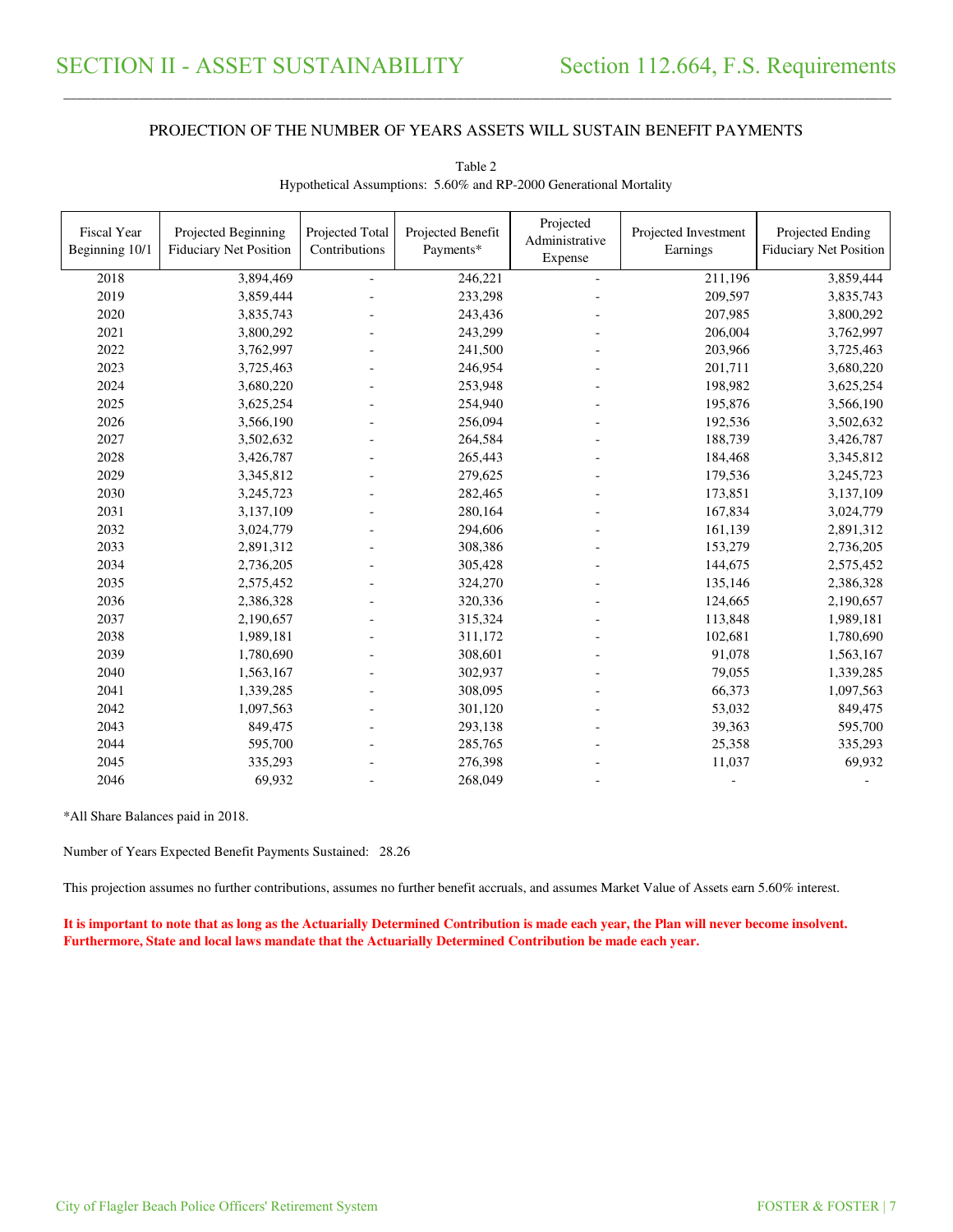\_\_\_\_\_\_\_\_\_\_\_\_\_\_\_\_\_\_\_\_\_\_\_\_\_\_\_\_\_\_\_\_\_\_\_\_\_\_\_\_\_\_\_\_\_\_\_\_\_\_\_\_\_\_\_\_\_\_\_\_\_\_\_\_\_\_\_\_\_\_\_\_\_\_\_\_\_\_\_\_\_\_\_\_\_\_\_\_\_\_\_\_\_\_\_\_\_\_\_\_\_\_\_\_\_\_\_\_\_\_\_\_\_\_\_\_\_\_\_\_\_\_\_\_\_\_\_\_\_\_\_\_\_\_\_\_\_\_\_\_\_\_\_\_\_\_\_\_\_\_

| Administrative<br>Contributions<br>Payments*<br>Beginning 10/1<br><b>Fiduciary Net Position</b><br>Earnings<br><b>Fiduciary Net Position</b><br>Expense<br>3,894,469<br>246,221<br>362,050<br>4,010,298<br>2018<br>$\equiv$<br>2019<br>373,790<br>4,010,298<br>233,298<br>4,150,790<br>2020<br>386,791<br>4,150,790<br>243,436<br>4,294,145<br>2021<br>400,560<br>4,294,145<br>243,299<br>4,451,406<br>2022<br>4,451,406<br>241,500<br>415,743<br>4,625,649<br>2023<br>4,625,649<br>246,954<br>432,209<br>4,810,904<br>2024<br>449,657<br>4,810,904<br>253,948<br>5,006,613<br>2025<br>5,006,613<br>468,398<br>254,940<br>5,220,071<br>2026<br>256,094<br>488,834<br>5,220,071<br>5,452,811<br>2027<br>264,584<br>510,770<br>5,698,997<br>5,452,811<br>2028<br>265,443<br>5,698,997<br>534,362<br>5,967,916<br>2029<br>279,625<br>559,498<br>5,967,916<br>6,247,789<br>2030<br>586,229<br>6,247,789<br>282,465<br>6,551,553<br>2031<br>6,551,553<br>280,164<br>615,501<br>6,886,890<br>2032<br>647,000<br>6,886,890<br>294,606<br>7,239,284<br>2033<br>7,239,284<br>308,386<br>680,169<br>7,611,067<br>2034<br>716,002<br>7,611,067<br>305,428<br>8,021,641<br>2035<br>324,270<br>754,513<br>8,021,641<br>8,451,884<br>2036<br>796,005<br>8,451,884<br>320,336<br>8,927,553<br>2037<br>315,324<br>841,910<br>9,454,139<br>8,927,553<br>2038<br>10,035,628<br>9,454,139<br>311,172<br>892,661<br>2039<br>948,607<br>10,035,628<br>308,601<br>10,675,634<br>2040<br>302,937<br>10,675,634<br>1,010,320<br>11,383,017<br>2041<br>308,095<br>11,383,017<br>1,077,981<br>12,152,903<br>2042<br>12,152,903<br>301,120<br>1,152,225<br>13,004,008<br>2043<br>13,004,008<br>293,138<br>1,234,314<br>13,945,184<br>2044<br>13,945,184<br>285,765<br>1,325,021<br>14,984,440<br>2045<br>14,984,440<br>276,398<br>1,425,239<br>16,133,281<br>2046<br>16,133,281<br>268,049<br>1,535,929<br>17,401,161<br>2047<br>17,401,161<br>259,477<br>1,658,057<br>18,799,741<br>2048<br>250,061<br>18,799,741<br>1,792,772<br>20,342,452<br>2049<br>20,342,452<br>241,703<br>1,941,274<br>22,042,023<br>2050<br>22,042,023<br>232,493<br>2,104,875<br>23,914,405<br>2051<br>23,914,405<br>222,864<br>2,285,085<br>25,976,626<br>2052<br>213,667<br>25,976,626<br>2,483,500<br>28,246,459<br>2053<br>204,409<br>28,246,459<br>2,701,848<br>30,743,898<br>2054<br>30,743,898<br>194,782<br>2,942,065<br>33,491,181<br>2055<br>33,491,181<br>185,189<br>3,206,264<br>36,512,256<br>2056<br>36,512,256<br>175,490<br>3,496,753<br>39,833,519<br>2057<br>39,833,519<br>165,743<br>3,816,062<br>43,483,838<br>2058<br>43,483,838<br>156,024<br>4,166,959<br>47,494,773<br>2059<br>146,302<br>47,494,773<br>4,552,476<br>51,900,947<br>2060<br>51,900,947<br>136,753<br>4,975,927<br>56,740,121<br>2061<br>56,740,121<br>62,053,593<br>127,461<br>5,440,933<br>2062<br>62,053,593<br>118,407<br>5,951,461<br>67,886,647<br>2063<br>67,886,647<br>109,720<br>6,511,852<br>74,288,779 | Fiscal Year | Projected Beginning | Projected Total | Projected Benefit | Projected | Projected Investment | Projected Ending |
|--------------------------------------------------------------------------------------------------------------------------------------------------------------------------------------------------------------------------------------------------------------------------------------------------------------------------------------------------------------------------------------------------------------------------------------------------------------------------------------------------------------------------------------------------------------------------------------------------------------------------------------------------------------------------------------------------------------------------------------------------------------------------------------------------------------------------------------------------------------------------------------------------------------------------------------------------------------------------------------------------------------------------------------------------------------------------------------------------------------------------------------------------------------------------------------------------------------------------------------------------------------------------------------------------------------------------------------------------------------------------------------------------------------------------------------------------------------------------------------------------------------------------------------------------------------------------------------------------------------------------------------------------------------------------------------------------------------------------------------------------------------------------------------------------------------------------------------------------------------------------------------------------------------------------------------------------------------------------------------------------------------------------------------------------------------------------------------------------------------------------------------------------------------------------------------------------------------------------------------------------------------------------------------------------------------------------------------------------------------------------------------------------------------------------------------------------------------------------------------------------------------------------------------------------------------------------------------------------------------------------------------------------------------------------------------------------------------------------------------------------------------------------------------------------------------------------------------------------------------------------------------------------------------------------------------------------------|-------------|---------------------|-----------------|-------------------|-----------|----------------------|------------------|
|                                                                                                                                                                                                                                                                                                                                                                                                                                                                                                                                                                                                                                                                                                                                                                                                                                                                                                                                                                                                                                                                                                                                                                                                                                                                                                                                                                                                                                                                                                                                                                                                                                                                                                                                                                                                                                                                                                                                                                                                                                                                                                                                                                                                                                                                                                                                                                                                                                                                                                                                                                                                                                                                                                                                                                                                                                                                                                                                                        |             |                     |                 |                   |           |                      |                  |
|                                                                                                                                                                                                                                                                                                                                                                                                                                                                                                                                                                                                                                                                                                                                                                                                                                                                                                                                                                                                                                                                                                                                                                                                                                                                                                                                                                                                                                                                                                                                                                                                                                                                                                                                                                                                                                                                                                                                                                                                                                                                                                                                                                                                                                                                                                                                                                                                                                                                                                                                                                                                                                                                                                                                                                                                                                                                                                                                                        |             |                     |                 |                   |           |                      |                  |
|                                                                                                                                                                                                                                                                                                                                                                                                                                                                                                                                                                                                                                                                                                                                                                                                                                                                                                                                                                                                                                                                                                                                                                                                                                                                                                                                                                                                                                                                                                                                                                                                                                                                                                                                                                                                                                                                                                                                                                                                                                                                                                                                                                                                                                                                                                                                                                                                                                                                                                                                                                                                                                                                                                                                                                                                                                                                                                                                                        |             |                     |                 |                   |           |                      |                  |
|                                                                                                                                                                                                                                                                                                                                                                                                                                                                                                                                                                                                                                                                                                                                                                                                                                                                                                                                                                                                                                                                                                                                                                                                                                                                                                                                                                                                                                                                                                                                                                                                                                                                                                                                                                                                                                                                                                                                                                                                                                                                                                                                                                                                                                                                                                                                                                                                                                                                                                                                                                                                                                                                                                                                                                                                                                                                                                                                                        |             |                     |                 |                   |           |                      |                  |
|                                                                                                                                                                                                                                                                                                                                                                                                                                                                                                                                                                                                                                                                                                                                                                                                                                                                                                                                                                                                                                                                                                                                                                                                                                                                                                                                                                                                                                                                                                                                                                                                                                                                                                                                                                                                                                                                                                                                                                                                                                                                                                                                                                                                                                                                                                                                                                                                                                                                                                                                                                                                                                                                                                                                                                                                                                                                                                                                                        |             |                     |                 |                   |           |                      |                  |
|                                                                                                                                                                                                                                                                                                                                                                                                                                                                                                                                                                                                                                                                                                                                                                                                                                                                                                                                                                                                                                                                                                                                                                                                                                                                                                                                                                                                                                                                                                                                                                                                                                                                                                                                                                                                                                                                                                                                                                                                                                                                                                                                                                                                                                                                                                                                                                                                                                                                                                                                                                                                                                                                                                                                                                                                                                                                                                                                                        |             |                     |                 |                   |           |                      |                  |
|                                                                                                                                                                                                                                                                                                                                                                                                                                                                                                                                                                                                                                                                                                                                                                                                                                                                                                                                                                                                                                                                                                                                                                                                                                                                                                                                                                                                                                                                                                                                                                                                                                                                                                                                                                                                                                                                                                                                                                                                                                                                                                                                                                                                                                                                                                                                                                                                                                                                                                                                                                                                                                                                                                                                                                                                                                                                                                                                                        |             |                     |                 |                   |           |                      |                  |
|                                                                                                                                                                                                                                                                                                                                                                                                                                                                                                                                                                                                                                                                                                                                                                                                                                                                                                                                                                                                                                                                                                                                                                                                                                                                                                                                                                                                                                                                                                                                                                                                                                                                                                                                                                                                                                                                                                                                                                                                                                                                                                                                                                                                                                                                                                                                                                                                                                                                                                                                                                                                                                                                                                                                                                                                                                                                                                                                                        |             |                     |                 |                   |           |                      |                  |
|                                                                                                                                                                                                                                                                                                                                                                                                                                                                                                                                                                                                                                                                                                                                                                                                                                                                                                                                                                                                                                                                                                                                                                                                                                                                                                                                                                                                                                                                                                                                                                                                                                                                                                                                                                                                                                                                                                                                                                                                                                                                                                                                                                                                                                                                                                                                                                                                                                                                                                                                                                                                                                                                                                                                                                                                                                                                                                                                                        |             |                     |                 |                   |           |                      |                  |
|                                                                                                                                                                                                                                                                                                                                                                                                                                                                                                                                                                                                                                                                                                                                                                                                                                                                                                                                                                                                                                                                                                                                                                                                                                                                                                                                                                                                                                                                                                                                                                                                                                                                                                                                                                                                                                                                                                                                                                                                                                                                                                                                                                                                                                                                                                                                                                                                                                                                                                                                                                                                                                                                                                                                                                                                                                                                                                                                                        |             |                     |                 |                   |           |                      |                  |
|                                                                                                                                                                                                                                                                                                                                                                                                                                                                                                                                                                                                                                                                                                                                                                                                                                                                                                                                                                                                                                                                                                                                                                                                                                                                                                                                                                                                                                                                                                                                                                                                                                                                                                                                                                                                                                                                                                                                                                                                                                                                                                                                                                                                                                                                                                                                                                                                                                                                                                                                                                                                                                                                                                                                                                                                                                                                                                                                                        |             |                     |                 |                   |           |                      |                  |
|                                                                                                                                                                                                                                                                                                                                                                                                                                                                                                                                                                                                                                                                                                                                                                                                                                                                                                                                                                                                                                                                                                                                                                                                                                                                                                                                                                                                                                                                                                                                                                                                                                                                                                                                                                                                                                                                                                                                                                                                                                                                                                                                                                                                                                                                                                                                                                                                                                                                                                                                                                                                                                                                                                                                                                                                                                                                                                                                                        |             |                     |                 |                   |           |                      |                  |
|                                                                                                                                                                                                                                                                                                                                                                                                                                                                                                                                                                                                                                                                                                                                                                                                                                                                                                                                                                                                                                                                                                                                                                                                                                                                                                                                                                                                                                                                                                                                                                                                                                                                                                                                                                                                                                                                                                                                                                                                                                                                                                                                                                                                                                                                                                                                                                                                                                                                                                                                                                                                                                                                                                                                                                                                                                                                                                                                                        |             |                     |                 |                   |           |                      |                  |
|                                                                                                                                                                                                                                                                                                                                                                                                                                                                                                                                                                                                                                                                                                                                                                                                                                                                                                                                                                                                                                                                                                                                                                                                                                                                                                                                                                                                                                                                                                                                                                                                                                                                                                                                                                                                                                                                                                                                                                                                                                                                                                                                                                                                                                                                                                                                                                                                                                                                                                                                                                                                                                                                                                                                                                                                                                                                                                                                                        |             |                     |                 |                   |           |                      |                  |
|                                                                                                                                                                                                                                                                                                                                                                                                                                                                                                                                                                                                                                                                                                                                                                                                                                                                                                                                                                                                                                                                                                                                                                                                                                                                                                                                                                                                                                                                                                                                                                                                                                                                                                                                                                                                                                                                                                                                                                                                                                                                                                                                                                                                                                                                                                                                                                                                                                                                                                                                                                                                                                                                                                                                                                                                                                                                                                                                                        |             |                     |                 |                   |           |                      |                  |
|                                                                                                                                                                                                                                                                                                                                                                                                                                                                                                                                                                                                                                                                                                                                                                                                                                                                                                                                                                                                                                                                                                                                                                                                                                                                                                                                                                                                                                                                                                                                                                                                                                                                                                                                                                                                                                                                                                                                                                                                                                                                                                                                                                                                                                                                                                                                                                                                                                                                                                                                                                                                                                                                                                                                                                                                                                                                                                                                                        |             |                     |                 |                   |           |                      |                  |
|                                                                                                                                                                                                                                                                                                                                                                                                                                                                                                                                                                                                                                                                                                                                                                                                                                                                                                                                                                                                                                                                                                                                                                                                                                                                                                                                                                                                                                                                                                                                                                                                                                                                                                                                                                                                                                                                                                                                                                                                                                                                                                                                                                                                                                                                                                                                                                                                                                                                                                                                                                                                                                                                                                                                                                                                                                                                                                                                                        |             |                     |                 |                   |           |                      |                  |
|                                                                                                                                                                                                                                                                                                                                                                                                                                                                                                                                                                                                                                                                                                                                                                                                                                                                                                                                                                                                                                                                                                                                                                                                                                                                                                                                                                                                                                                                                                                                                                                                                                                                                                                                                                                                                                                                                                                                                                                                                                                                                                                                                                                                                                                                                                                                                                                                                                                                                                                                                                                                                                                                                                                                                                                                                                                                                                                                                        |             |                     |                 |                   |           |                      |                  |
|                                                                                                                                                                                                                                                                                                                                                                                                                                                                                                                                                                                                                                                                                                                                                                                                                                                                                                                                                                                                                                                                                                                                                                                                                                                                                                                                                                                                                                                                                                                                                                                                                                                                                                                                                                                                                                                                                                                                                                                                                                                                                                                                                                                                                                                                                                                                                                                                                                                                                                                                                                                                                                                                                                                                                                                                                                                                                                                                                        |             |                     |                 |                   |           |                      |                  |
|                                                                                                                                                                                                                                                                                                                                                                                                                                                                                                                                                                                                                                                                                                                                                                                                                                                                                                                                                                                                                                                                                                                                                                                                                                                                                                                                                                                                                                                                                                                                                                                                                                                                                                                                                                                                                                                                                                                                                                                                                                                                                                                                                                                                                                                                                                                                                                                                                                                                                                                                                                                                                                                                                                                                                                                                                                                                                                                                                        |             |                     |                 |                   |           |                      |                  |
|                                                                                                                                                                                                                                                                                                                                                                                                                                                                                                                                                                                                                                                                                                                                                                                                                                                                                                                                                                                                                                                                                                                                                                                                                                                                                                                                                                                                                                                                                                                                                                                                                                                                                                                                                                                                                                                                                                                                                                                                                                                                                                                                                                                                                                                                                                                                                                                                                                                                                                                                                                                                                                                                                                                                                                                                                                                                                                                                                        |             |                     |                 |                   |           |                      |                  |
|                                                                                                                                                                                                                                                                                                                                                                                                                                                                                                                                                                                                                                                                                                                                                                                                                                                                                                                                                                                                                                                                                                                                                                                                                                                                                                                                                                                                                                                                                                                                                                                                                                                                                                                                                                                                                                                                                                                                                                                                                                                                                                                                                                                                                                                                                                                                                                                                                                                                                                                                                                                                                                                                                                                                                                                                                                                                                                                                                        |             |                     |                 |                   |           |                      |                  |
|                                                                                                                                                                                                                                                                                                                                                                                                                                                                                                                                                                                                                                                                                                                                                                                                                                                                                                                                                                                                                                                                                                                                                                                                                                                                                                                                                                                                                                                                                                                                                                                                                                                                                                                                                                                                                                                                                                                                                                                                                                                                                                                                                                                                                                                                                                                                                                                                                                                                                                                                                                                                                                                                                                                                                                                                                                                                                                                                                        |             |                     |                 |                   |           |                      |                  |
|                                                                                                                                                                                                                                                                                                                                                                                                                                                                                                                                                                                                                                                                                                                                                                                                                                                                                                                                                                                                                                                                                                                                                                                                                                                                                                                                                                                                                                                                                                                                                                                                                                                                                                                                                                                                                                                                                                                                                                                                                                                                                                                                                                                                                                                                                                                                                                                                                                                                                                                                                                                                                                                                                                                                                                                                                                                                                                                                                        |             |                     |                 |                   |           |                      |                  |
|                                                                                                                                                                                                                                                                                                                                                                                                                                                                                                                                                                                                                                                                                                                                                                                                                                                                                                                                                                                                                                                                                                                                                                                                                                                                                                                                                                                                                                                                                                                                                                                                                                                                                                                                                                                                                                                                                                                                                                                                                                                                                                                                                                                                                                                                                                                                                                                                                                                                                                                                                                                                                                                                                                                                                                                                                                                                                                                                                        |             |                     |                 |                   |           |                      |                  |
|                                                                                                                                                                                                                                                                                                                                                                                                                                                                                                                                                                                                                                                                                                                                                                                                                                                                                                                                                                                                                                                                                                                                                                                                                                                                                                                                                                                                                                                                                                                                                                                                                                                                                                                                                                                                                                                                                                                                                                                                                                                                                                                                                                                                                                                                                                                                                                                                                                                                                                                                                                                                                                                                                                                                                                                                                                                                                                                                                        |             |                     |                 |                   |           |                      |                  |
|                                                                                                                                                                                                                                                                                                                                                                                                                                                                                                                                                                                                                                                                                                                                                                                                                                                                                                                                                                                                                                                                                                                                                                                                                                                                                                                                                                                                                                                                                                                                                                                                                                                                                                                                                                                                                                                                                                                                                                                                                                                                                                                                                                                                                                                                                                                                                                                                                                                                                                                                                                                                                                                                                                                                                                                                                                                                                                                                                        |             |                     |                 |                   |           |                      |                  |
|                                                                                                                                                                                                                                                                                                                                                                                                                                                                                                                                                                                                                                                                                                                                                                                                                                                                                                                                                                                                                                                                                                                                                                                                                                                                                                                                                                                                                                                                                                                                                                                                                                                                                                                                                                                                                                                                                                                                                                                                                                                                                                                                                                                                                                                                                                                                                                                                                                                                                                                                                                                                                                                                                                                                                                                                                                                                                                                                                        |             |                     |                 |                   |           |                      |                  |
|                                                                                                                                                                                                                                                                                                                                                                                                                                                                                                                                                                                                                                                                                                                                                                                                                                                                                                                                                                                                                                                                                                                                                                                                                                                                                                                                                                                                                                                                                                                                                                                                                                                                                                                                                                                                                                                                                                                                                                                                                                                                                                                                                                                                                                                                                                                                                                                                                                                                                                                                                                                                                                                                                                                                                                                                                                                                                                                                                        |             |                     |                 |                   |           |                      |                  |
|                                                                                                                                                                                                                                                                                                                                                                                                                                                                                                                                                                                                                                                                                                                                                                                                                                                                                                                                                                                                                                                                                                                                                                                                                                                                                                                                                                                                                                                                                                                                                                                                                                                                                                                                                                                                                                                                                                                                                                                                                                                                                                                                                                                                                                                                                                                                                                                                                                                                                                                                                                                                                                                                                                                                                                                                                                                                                                                                                        |             |                     |                 |                   |           |                      |                  |
|                                                                                                                                                                                                                                                                                                                                                                                                                                                                                                                                                                                                                                                                                                                                                                                                                                                                                                                                                                                                                                                                                                                                                                                                                                                                                                                                                                                                                                                                                                                                                                                                                                                                                                                                                                                                                                                                                                                                                                                                                                                                                                                                                                                                                                                                                                                                                                                                                                                                                                                                                                                                                                                                                                                                                                                                                                                                                                                                                        |             |                     |                 |                   |           |                      |                  |
|                                                                                                                                                                                                                                                                                                                                                                                                                                                                                                                                                                                                                                                                                                                                                                                                                                                                                                                                                                                                                                                                                                                                                                                                                                                                                                                                                                                                                                                                                                                                                                                                                                                                                                                                                                                                                                                                                                                                                                                                                                                                                                                                                                                                                                                                                                                                                                                                                                                                                                                                                                                                                                                                                                                                                                                                                                                                                                                                                        |             |                     |                 |                   |           |                      |                  |
|                                                                                                                                                                                                                                                                                                                                                                                                                                                                                                                                                                                                                                                                                                                                                                                                                                                                                                                                                                                                                                                                                                                                                                                                                                                                                                                                                                                                                                                                                                                                                                                                                                                                                                                                                                                                                                                                                                                                                                                                                                                                                                                                                                                                                                                                                                                                                                                                                                                                                                                                                                                                                                                                                                                                                                                                                                                                                                                                                        |             |                     |                 |                   |           |                      |                  |
|                                                                                                                                                                                                                                                                                                                                                                                                                                                                                                                                                                                                                                                                                                                                                                                                                                                                                                                                                                                                                                                                                                                                                                                                                                                                                                                                                                                                                                                                                                                                                                                                                                                                                                                                                                                                                                                                                                                                                                                                                                                                                                                                                                                                                                                                                                                                                                                                                                                                                                                                                                                                                                                                                                                                                                                                                                                                                                                                                        |             |                     |                 |                   |           |                      |                  |
|                                                                                                                                                                                                                                                                                                                                                                                                                                                                                                                                                                                                                                                                                                                                                                                                                                                                                                                                                                                                                                                                                                                                                                                                                                                                                                                                                                                                                                                                                                                                                                                                                                                                                                                                                                                                                                                                                                                                                                                                                                                                                                                                                                                                                                                                                                                                                                                                                                                                                                                                                                                                                                                                                                                                                                                                                                                                                                                                                        |             |                     |                 |                   |           |                      |                  |
|                                                                                                                                                                                                                                                                                                                                                                                                                                                                                                                                                                                                                                                                                                                                                                                                                                                                                                                                                                                                                                                                                                                                                                                                                                                                                                                                                                                                                                                                                                                                                                                                                                                                                                                                                                                                                                                                                                                                                                                                                                                                                                                                                                                                                                                                                                                                                                                                                                                                                                                                                                                                                                                                                                                                                                                                                                                                                                                                                        |             |                     |                 |                   |           |                      |                  |
|                                                                                                                                                                                                                                                                                                                                                                                                                                                                                                                                                                                                                                                                                                                                                                                                                                                                                                                                                                                                                                                                                                                                                                                                                                                                                                                                                                                                                                                                                                                                                                                                                                                                                                                                                                                                                                                                                                                                                                                                                                                                                                                                                                                                                                                                                                                                                                                                                                                                                                                                                                                                                                                                                                                                                                                                                                                                                                                                                        |             |                     |                 |                   |           |                      |                  |
|                                                                                                                                                                                                                                                                                                                                                                                                                                                                                                                                                                                                                                                                                                                                                                                                                                                                                                                                                                                                                                                                                                                                                                                                                                                                                                                                                                                                                                                                                                                                                                                                                                                                                                                                                                                                                                                                                                                                                                                                                                                                                                                                                                                                                                                                                                                                                                                                                                                                                                                                                                                                                                                                                                                                                                                                                                                                                                                                                        |             |                     |                 |                   |           |                      |                  |
|                                                                                                                                                                                                                                                                                                                                                                                                                                                                                                                                                                                                                                                                                                                                                                                                                                                                                                                                                                                                                                                                                                                                                                                                                                                                                                                                                                                                                                                                                                                                                                                                                                                                                                                                                                                                                                                                                                                                                                                                                                                                                                                                                                                                                                                                                                                                                                                                                                                                                                                                                                                                                                                                                                                                                                                                                                                                                                                                                        |             |                     |                 |                   |           |                      |                  |
|                                                                                                                                                                                                                                                                                                                                                                                                                                                                                                                                                                                                                                                                                                                                                                                                                                                                                                                                                                                                                                                                                                                                                                                                                                                                                                                                                                                                                                                                                                                                                                                                                                                                                                                                                                                                                                                                                                                                                                                                                                                                                                                                                                                                                                                                                                                                                                                                                                                                                                                                                                                                                                                                                                                                                                                                                                                                                                                                                        |             |                     |                 |                   |           |                      |                  |
|                                                                                                                                                                                                                                                                                                                                                                                                                                                                                                                                                                                                                                                                                                                                                                                                                                                                                                                                                                                                                                                                                                                                                                                                                                                                                                                                                                                                                                                                                                                                                                                                                                                                                                                                                                                                                                                                                                                                                                                                                                                                                                                                                                                                                                                                                                                                                                                                                                                                                                                                                                                                                                                                                                                                                                                                                                                                                                                                                        |             |                     |                 |                   |           |                      |                  |
|                                                                                                                                                                                                                                                                                                                                                                                                                                                                                                                                                                                                                                                                                                                                                                                                                                                                                                                                                                                                                                                                                                                                                                                                                                                                                                                                                                                                                                                                                                                                                                                                                                                                                                                                                                                                                                                                                                                                                                                                                                                                                                                                                                                                                                                                                                                                                                                                                                                                                                                                                                                                                                                                                                                                                                                                                                                                                                                                                        |             |                     |                 |                   |           |                      |                  |
|                                                                                                                                                                                                                                                                                                                                                                                                                                                                                                                                                                                                                                                                                                                                                                                                                                                                                                                                                                                                                                                                                                                                                                                                                                                                                                                                                                                                                                                                                                                                                                                                                                                                                                                                                                                                                                                                                                                                                                                                                                                                                                                                                                                                                                                                                                                                                                                                                                                                                                                                                                                                                                                                                                                                                                                                                                                                                                                                                        |             |                     |                 |                   |           |                      |                  |
|                                                                                                                                                                                                                                                                                                                                                                                                                                                                                                                                                                                                                                                                                                                                                                                                                                                                                                                                                                                                                                                                                                                                                                                                                                                                                                                                                                                                                                                                                                                                                                                                                                                                                                                                                                                                                                                                                                                                                                                                                                                                                                                                                                                                                                                                                                                                                                                                                                                                                                                                                                                                                                                                                                                                                                                                                                                                                                                                                        |             |                     |                 |                   |           |                      |                  |
|                                                                                                                                                                                                                                                                                                                                                                                                                                                                                                                                                                                                                                                                                                                                                                                                                                                                                                                                                                                                                                                                                                                                                                                                                                                                                                                                                                                                                                                                                                                                                                                                                                                                                                                                                                                                                                                                                                                                                                                                                                                                                                                                                                                                                                                                                                                                                                                                                                                                                                                                                                                                                                                                                                                                                                                                                                                                                                                                                        |             |                     |                 |                   |           |                      |                  |
|                                                                                                                                                                                                                                                                                                                                                                                                                                                                                                                                                                                                                                                                                                                                                                                                                                                                                                                                                                                                                                                                                                                                                                                                                                                                                                                                                                                                                                                                                                                                                                                                                                                                                                                                                                                                                                                                                                                                                                                                                                                                                                                                                                                                                                                                                                                                                                                                                                                                                                                                                                                                                                                                                                                                                                                                                                                                                                                                                        |             |                     |                 |                   |           |                      |                  |
|                                                                                                                                                                                                                                                                                                                                                                                                                                                                                                                                                                                                                                                                                                                                                                                                                                                                                                                                                                                                                                                                                                                                                                                                                                                                                                                                                                                                                                                                                                                                                                                                                                                                                                                                                                                                                                                                                                                                                                                                                                                                                                                                                                                                                                                                                                                                                                                                                                                                                                                                                                                                                                                                                                                                                                                                                                                                                                                                                        |             |                     |                 |                   |           |                      |                  |
|                                                                                                                                                                                                                                                                                                                                                                                                                                                                                                                                                                                                                                                                                                                                                                                                                                                                                                                                                                                                                                                                                                                                                                                                                                                                                                                                                                                                                                                                                                                                                                                                                                                                                                                                                                                                                                                                                                                                                                                                                                                                                                                                                                                                                                                                                                                                                                                                                                                                                                                                                                                                                                                                                                                                                                                                                                                                                                                                                        |             |                     |                 |                   |           |                      |                  |
| 2064<br>74,288,779<br>101,454<br>7,126,853<br>81,314,178                                                                                                                                                                                                                                                                                                                                                                                                                                                                                                                                                                                                                                                                                                                                                                                                                                                                                                                                                                                                                                                                                                                                                                                                                                                                                                                                                                                                                                                                                                                                                                                                                                                                                                                                                                                                                                                                                                                                                                                                                                                                                                                                                                                                                                                                                                                                                                                                                                                                                                                                                                                                                                                                                                                                                                                                                                                                                               |             |                     |                 |                   |           |                      |                  |
| 2065<br>93,517<br>81,314,178<br>7,801,672<br>89,022,333                                                                                                                                                                                                                                                                                                                                                                                                                                                                                                                                                                                                                                                                                                                                                                                                                                                                                                                                                                                                                                                                                                                                                                                                                                                                                                                                                                                                                                                                                                                                                                                                                                                                                                                                                                                                                                                                                                                                                                                                                                                                                                                                                                                                                                                                                                                                                                                                                                                                                                                                                                                                                                                                                                                                                                                                                                                                                                |             |                     |                 |                   |           |                      |                  |
| 2066<br>85,870<br>8,542,022<br>97,478,485<br>89,022,333                                                                                                                                                                                                                                                                                                                                                                                                                                                                                                                                                                                                                                                                                                                                                                                                                                                                                                                                                                                                                                                                                                                                                                                                                                                                                                                                                                                                                                                                                                                                                                                                                                                                                                                                                                                                                                                                                                                                                                                                                                                                                                                                                                                                                                                                                                                                                                                                                                                                                                                                                                                                                                                                                                                                                                                                                                                                                                |             |                     |                 |                   |           |                      |                  |
| 2067<br>78,543<br>9,354,164<br>106,754,106<br>97,478,485                                                                                                                                                                                                                                                                                                                                                                                                                                                                                                                                                                                                                                                                                                                                                                                                                                                                                                                                                                                                                                                                                                                                                                                                                                                                                                                                                                                                                                                                                                                                                                                                                                                                                                                                                                                                                                                                                                                                                                                                                                                                                                                                                                                                                                                                                                                                                                                                                                                                                                                                                                                                                                                                                                                                                                                                                                                                                               |             |                     |                 |                   |           |                      |                  |

Table 3 Hypothetical Assumptions: 9.60% and RP-2000 Generational Mortality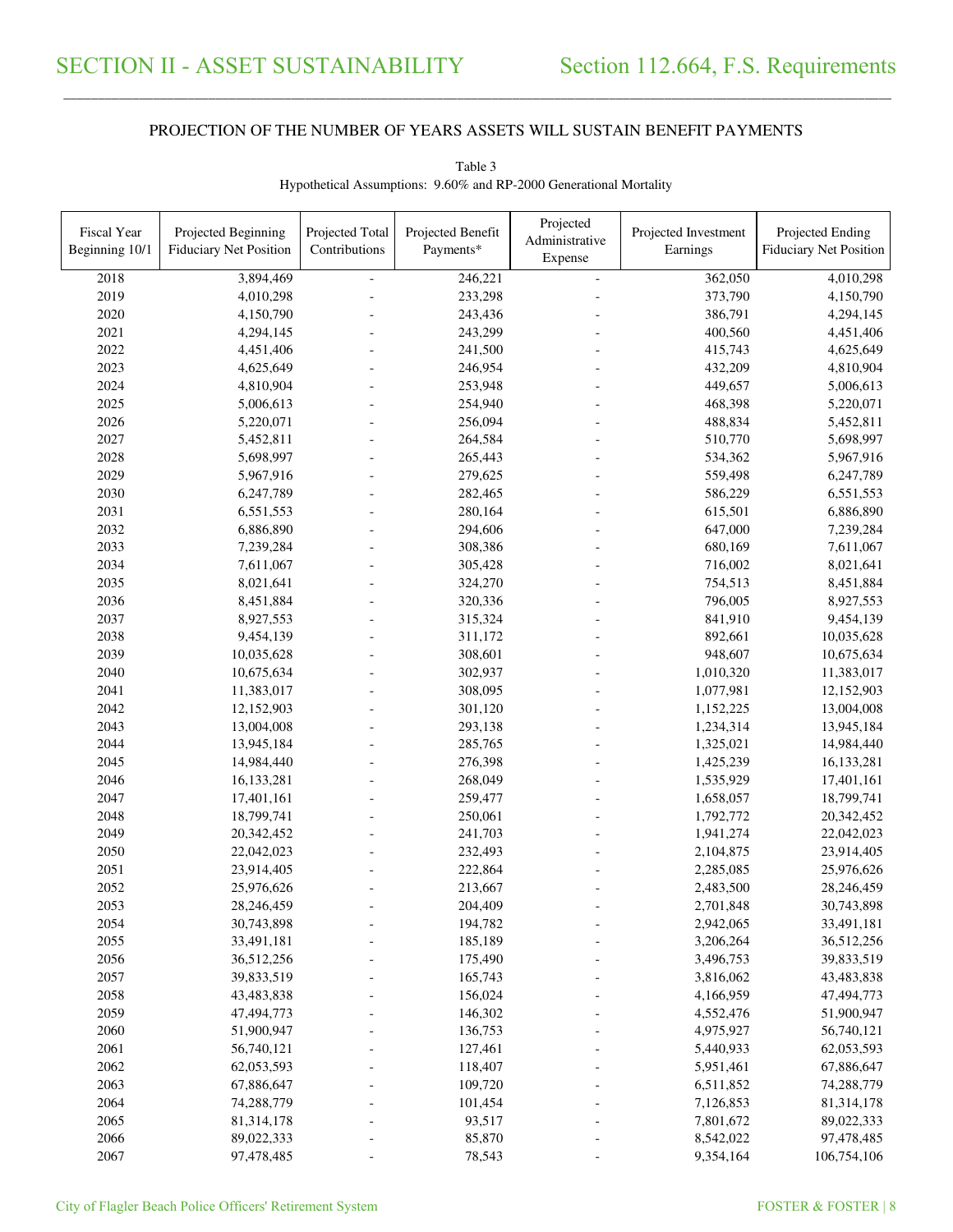\_\_\_\_\_\_\_\_\_\_\_\_\_\_\_\_\_\_\_\_\_\_\_\_\_\_\_\_\_\_\_\_\_\_\_\_\_\_\_\_\_\_\_\_\_\_\_\_\_\_\_\_\_\_\_\_\_\_\_\_\_\_\_\_\_\_\_\_\_\_\_\_\_\_\_\_\_\_\_\_\_\_\_\_\_\_\_\_\_\_\_\_\_\_\_\_\_\_\_\_\_\_\_\_\_\_\_\_\_\_\_\_\_\_\_\_\_\_\_\_\_\_\_\_\_\_\_\_\_\_\_\_\_\_\_\_\_\_\_\_\_\_\_\_\_\_\_\_\_\_

| Fiscal Year<br>Beginning 10/1 | Projected Beginning<br><b>Fiduciary Net Position</b> | Projected Total<br>Contributions | Projected Benefit<br>Payments* | Projected<br>Administrative<br>Expense | Projected Investment<br>Earnings | Projected Ending<br><b>Fiduciary Net Position</b> |
|-------------------------------|------------------------------------------------------|----------------------------------|--------------------------------|----------------------------------------|----------------------------------|---------------------------------------------------|
|                               |                                                      |                                  |                                |                                        |                                  | 116,927,534                                       |
| 2068                          | 106,754,106<br>116,927,534                           | $\blacksquare$                   | 71,533                         | $\overline{a}$                         | 10,244,961                       |                                                   |
| 2069                          |                                                      |                                  | 64,845                         |                                        | 11,221,931                       | 128,084,620                                       |
| 2070                          | 128,084,620                                          |                                  | 58,476                         |                                        | 12,293,317                       | 140,319,461                                       |
| 2071                          | 140,319,461                                          |                                  | 52,399                         |                                        | 13,468,153                       | 153,735,215                                       |
| 2072                          | 153,735,215                                          |                                  | 46,696                         |                                        | 14,756,339                       | 168,444,858                                       |
| 2073                          | 168,444,858                                          |                                  | 41,379                         |                                        | 16,168,720                       | 184,572,199                                       |
| 2074                          | 184,572,199                                          |                                  | 36,432                         |                                        | 17,717,182                       | 202,252,949                                       |
| 2075                          | 202,252,949                                          |                                  | 31,926                         |                                        | 19,414,751                       | 221, 635, 774                                     |
| 2076                          | 221,635,774                                          |                                  | 27,881                         |                                        | 21,275,696                       | 242,883,589                                       |
| 2077                          | 242,883,589                                          |                                  | 24,267                         |                                        | 23,315,660                       | 266,174,982                                       |
| 2078                          | 266,174,982                                          |                                  | 21,051                         |                                        | 25,551,788                       | 291,705,719                                       |
| 2079                          | 291,705,719                                          |                                  | 18,180                         |                                        | 28,002,876                       | 319,690,415                                       |
| 2080                          | 319,690,415                                          |                                  | 15,606                         |                                        | 30,689,531                       | 350, 364, 340                                     |
| 2081                          | 350,364,340                                          |                                  | 13,357                         |                                        | 33,634,336                       | 383,985,319                                       |
| 2082                          | 383,985,319                                          |                                  | 11,393                         |                                        | 36,862,044                       | 420,835,970                                       |
| 2083                          | 420,835,970                                          |                                  | 9,664                          |                                        | 40,399,789                       | 461,226,095                                       |
| 2084                          | 461,226,095                                          |                                  | 8,156                          |                                        | 44,277,314                       | 505,495,253                                       |
| 2085                          | 505,495,253                                          |                                  | 6,821                          |                                        | 48,527,217                       | 554,015,649                                       |
| 2086                          | 554,015,649                                          |                                  | 5,638                          |                                        | 53,185,232                       | 607,195,243                                       |
| 2087                          | 607,195,243                                          |                                  | 4,625                          |                                        | 58,290,521                       | 665,481,139                                       |
| 2088                          | 665,481,139                                          | $\blacksquare$                   | 3,772                          |                                        | 63,886,008                       | 729,363,375                                       |
| 2089                          | 729,363,375                                          |                                  | 3,051                          |                                        | 70,018,738                       | 799,379,062                                       |
| 2090                          | 799,379,062                                          |                                  | 2,451                          |                                        | 76,740,272                       | 876,116,883                                       |
| 2091                          | 876,116,883                                          |                                  | 1,945                          |                                        | 84,107,127                       | 960,222,065                                       |
| 2092                          | 960,222,065                                          |                                  | 1,520                          |                                        | 92,181,245                       | 1,052,401,790                                     |
| 2093                          | 1,052,401,790                                        |                                  | 1,161                          |                                        | 101,030,516                      | 1,153,431,145                                     |
| 2094                          | 1,153,431,145                                        |                                  | 865                            |                                        | 110,729,348                      | 1,264,159,628                                     |
| 2095                          | 1,264,159,628                                        |                                  | 624                            |                                        | 121,359,294                      | 1,385,518,298                                     |
| 2096                          | 1,385,518,298                                        |                                  | 442                            |                                        | 133,009,735                      | 1,518,527,591                                     |
| 2097                          | 1,518,527,591                                        |                                  | 307                            |                                        | 145,778,634                      | 1,664,305,918                                     |
| 2098                          | 1,664,305,918                                        |                                  | 209                            |                                        | 159,773,358                      | 1,824,079,067                                     |
| 2099                          | 1,824,079,067                                        |                                  | 139                            |                                        | 175, 111, 584                    | 1,999,190,512                                     |
| 2100                          | 1,999,190,512                                        |                                  | 90                             |                                        | 191,922,285                      | 2,191,112,707                                     |
| 2101                          | 2,191,112,707                                        |                                  | 57                             |                                        | 210,346,817                      | 2,401,459,467                                     |
| 2102                          | 2,401,459,467                                        |                                  | 35                             |                                        |                                  |                                                   |
|                               |                                                      |                                  |                                |                                        | 230,540,107                      | 2,631,999,539                                     |
| 2103                          | 2,631,999,539                                        |                                  | 21                             |                                        | 252,671,955                      | 2,884,671,473                                     |
| 2104                          | 2,884,671,473                                        |                                  | 13                             |                                        | 276,928,461                      | 3,161,599,921                                     |
| 2105                          | 3,161,599,921                                        |                                  | $\,$ 8 $\,$                    |                                        | 303,513,592                      | 3,465,113,505                                     |
| 2106                          | 3,465,113,505                                        |                                  | 5                              |                                        | 332,650,896                      | 3,797,764,396                                     |
| 2107                          | 3,797,764,396                                        |                                  | 3                              |                                        | 364,585,382                      | 4,162,349,775                                     |
| 2108                          | 4,162,349,775                                        |                                  | $\boldsymbol{2}$               |                                        | 399,585,578                      | 4,561,935,351                                     |
| 2109                          | 4,561,935,351                                        |                                  | $\mathbf{1}$                   |                                        | 437,945,794                      | 4,999,881,144                                     |
| 2110                          | 4,999,881,144                                        |                                  |                                |                                        | 479,988,590                      | 5,479,869,734                                     |

Table 3 Hypothetical Assumptions: 9.60% and RP-2000 Generational Mortality

\*All Share Balances paid in 2018.

Number of Years Expected Benefit Payments Sustained: 999.99

This projection assumes no further contributions, assumes no further benefit accruals, and assumes Market Value of Assets earn 9.60% interest.

**It is important to note that as long as the Actuarially Determined Contribution is made each year, the Plan will never become insolvent. Furthermore, State and local laws mandate that the Actuarially Determined Contribution be made each year.**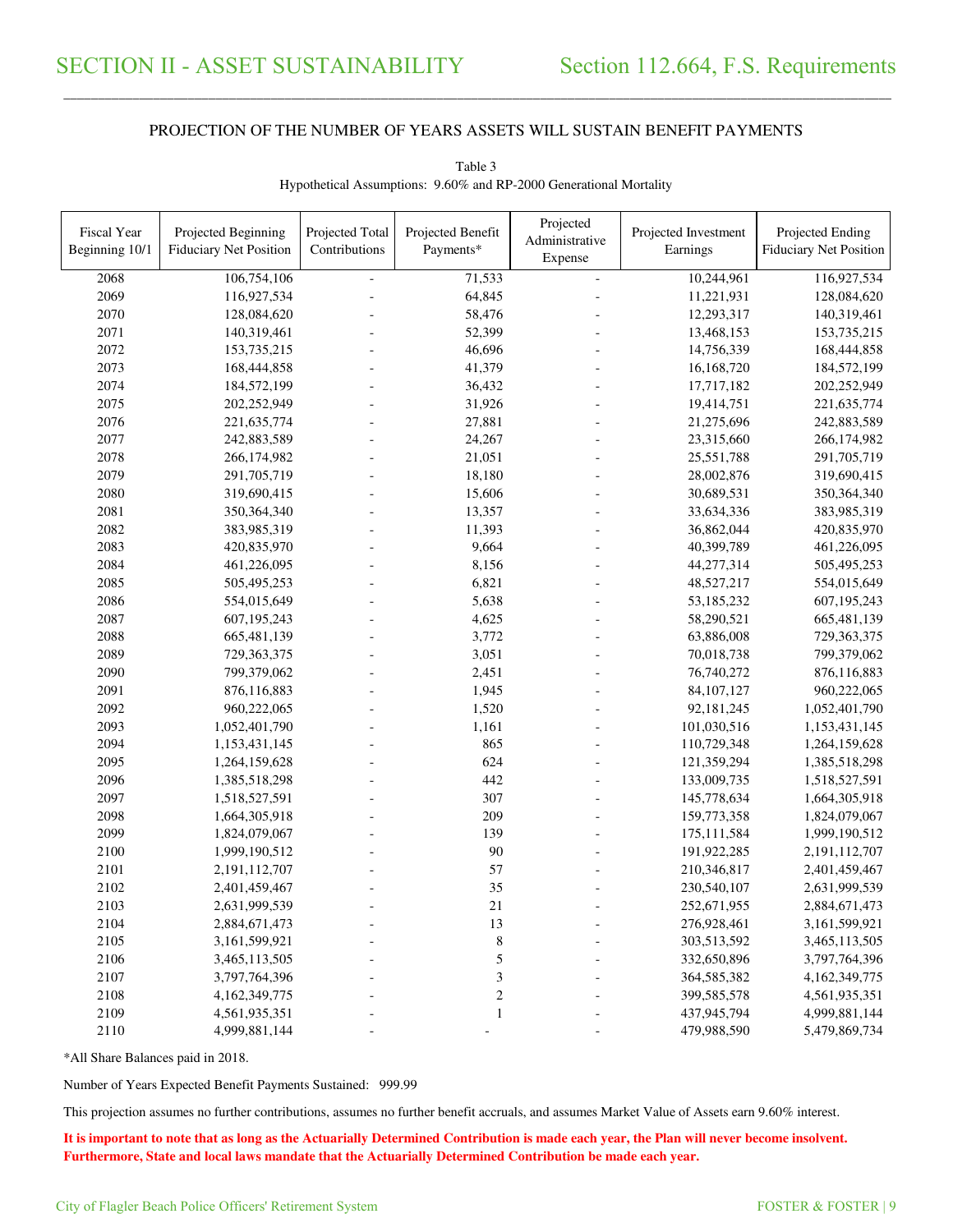#### ACTUAL AND HYPOTHETICAL CONTRIBUTIONS APPLICABLE TO THE FISCAL YEAR ENDING SEPTEMBER 30, 2020

\_\_\_\_\_\_\_\_\_\_\_\_\_\_\_\_\_\_\_\_\_\_\_\_\_\_\_\_\_\_\_\_\_\_\_\_\_\_\_\_\_\_\_\_\_\_\_\_\_\_\_\_\_\_\_\_\_\_\_\_\_\_\_\_\_\_\_\_\_\_\_\_\_\_\_\_\_\_\_\_\_\_\_\_\_\_\_\_\_\_\_\_\_\_\_\_\_\_\_\_\_\_\_\_\_\_\_\_\_\_\_\_\_\_\_\_\_\_\_\_\_\_\_\_\_\_\_\_\_\_\_\_\_\_\_\_\_\_\_\_\_\_\_\_\_\_\_\_\_\_

|                                                | Valuation Date: 10/1/2018        |                                  |                                  |  |
|------------------------------------------------|----------------------------------|----------------------------------|----------------------------------|--|
|                                                | <b>ACTUAL</b>                    | <b>HYPOTHETICAL</b>              |                                  |  |
|                                                | 7.60%<br>RP-2000<br>Generational | 5.60%<br>RP-2000<br>Generational | 9.60%<br>RP-2000<br>Generational |  |
| Minimum Required Contribution (Fixed \$)       | \$273,010                        | \$445,553                        | \$138,796                        |  |
| Minimum Required Contribution (% of Payroll)   | 31.8%                            | 51.9%                            | 16.1%                            |  |
| <b>Expected Member Contribution</b>            | 85,969                           | 85,969                           | 85,969                           |  |
| <b>Expected State Money</b>                    | 48,296                           | 48,296                           | 48,296                           |  |
|                                                |                                  |                                  |                                  |  |
| Expected Sponsor Contribution (Fixed \$)       | \$138,745                        | \$311,288                        | \$4,531                          |  |
| Expected Sponsor Contribution (% of Payroll)   | 16.2%                            | 36.3%                            | 0.5%                             |  |
| <b>ASSETS</b>                                  |                                  |                                  |                                  |  |
| Actuarial Value <sup>1</sup>                   | 3,751,956                        | 3,751,956                        | 3,751,956                        |  |
| Market Value <sup>1</sup>                      | 3,894,469                        | 3,894,469                        | 3,894,469                        |  |
| <b>LIABILITIES</b>                             |                                  |                                  |                                  |  |
| <b>Present Value of Benefits</b>               |                                  |                                  |                                  |  |
| <b>Active Members</b>                          |                                  |                                  |                                  |  |
| <b>Retirement Benefits</b>                     | 3,286,516                        | 5,170,874                        | 2,222,722                        |  |
| <b>Disability Benefits</b><br>Death Benefits   | 47,823                           | 67,963                           | 35,224                           |  |
| <b>Vested Benefits</b>                         | 18,462<br>$\overline{0}$         | 26,587<br>$\overline{0}$         | 13,385<br>$\overline{0}$         |  |
| <b>Refund of Contributions</b>                 | 47,746                           | 49,359                           | 46,253                           |  |
| <b>Service Retirees</b>                        | 504,867                          | 627,123                          | 419,831                          |  |
| <b>Beneficiaries</b>                           | $\Omega$                         | $\Omega$                         | $\Omega$                         |  |
| <b>Disability Retirees</b>                     | 1,456,912                        | 1,779,672                        | 1,228,514                        |  |
| <b>Terminated Vested</b>                       | 333,749                          | 449,679                          | 261,020                          |  |
| Share Plan Balances <sup>1</sup>               | 6,176                            | 6,176                            | 6,176                            |  |
| Total:                                         | 5,702,251                        | 8,177,433                        | 4,233,125                        |  |
| Present Value of Future Salaries               | 7,672,488                        | 8,805,001                        | 6,789,857                        |  |
| <b>Present Value of Future</b>                 |                                  |                                  |                                  |  |
| <b>Member Contributions</b>                    | 767,249                          | 880,500                          | 678,986                          |  |
| <b>Total Normal Cost</b>                       | 189,328                          | 284,822                          | 130,761                          |  |
| <b>Present Value of Future</b>                 |                                  |                                  |                                  |  |
| Normal Costs (Entry Age Normal)                | 1,588,261                        | 2,864,782                        | 933,422                          |  |
| Total Actuarial Accrued Liability <sup>1</sup> | 4,113,990                        | 5,312,651                        | 3,299,703                        |  |
| Unfunded Actuarial Accrued<br>Liability (UAAL) | 362,034                          | 1,560,695                        | (452, 253)                       |  |